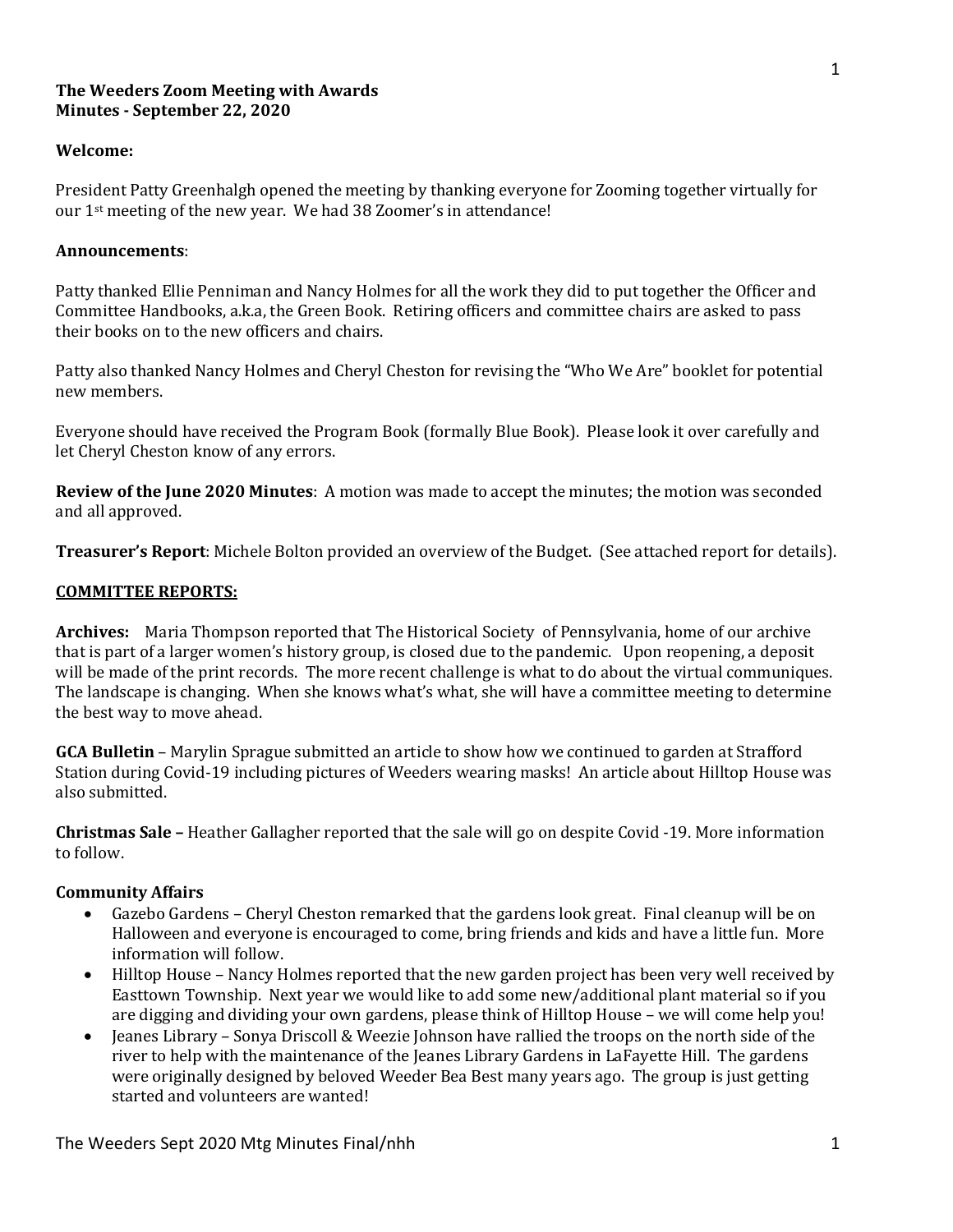- Ronald McDonald House Patty reported for Ellen Pemberton that there will be a workshop on October  $5<sup>th</sup>$  to make a few floral arrangements. The public spaces are not open so fewer arrangements will be needed. More info to follow.
- Strafford Station Alice Doering reports that everything is alive and well at Strafford. We have many new members who have joined the party, the neighbors love us and 6 new tress and 4 shrubs were just planted.

**Conservation** – Nancy Evans reports that the committee is fired up about their project, "How Can We Reduce our Plastic Usage". We have learned that:

- $90\%$  of the world's plastic is not recycled, and by 2050, the ocean will be choking with plastic.
- the recycling logo on plastic is very much a marketing tool, and much of the plastic that we think can be recycled, is not. The questionable marking passes muster because the product *could* be recycled if there was a market for it. Which currently, there is not.
- the oil industry is ramping up to increase plastic production as their business future.

As a team, we are going to explore new products that can replace our plastic usage, as well as how to recycle plastic products that currently are questionable; we will review, and report back to Weeders monthly so that we can all change our habits, and hopefully, proselytize to others.

**Flower Show** – Jeanne May reminded everyone that our Fall Flower Show will be a virtual one. Check the categories, start taking your photos and send them to Monica Church no later than October 5th. Please label your photos according to class.

**Database** – Lorraine Wallace reports that the database is a work in progress!

**Garden History & Design -** Patty reported for Diane McCallister that things are on hold with documenting Lynn Gibbons Garden until the spring.

**Governance** – Ellie Penniman noted that there are a few revisions being made to the Green Books. The revised committee pages will be send to all committee chairs and officers. Please make sure to pass your Green Book on to your replacement.

**Horticulture** – Elaine Lisle noted that the Hort Committee met during the summer to lay out plans for workshops, and other activities. Please see attached report for details – and please note that some of the items are **TIME SENSITIVE!** Please read!

**Membership** – Marilyn Sprague welcomed new member Gretchen Keirnan, who was not in attendance. And we were happy to see new member, Annette Toebe, on the screen! Due to Covid 19 it has been difficult to socialize with our new members. It is more important than ever for Sponsers to keep our new members informed on how to be involved in club activities.

**PCGCA** - Lorraine Wallace reported that all activities/meetings for PCGCA will be virtual for the 2020-2021 year. The Joint Meeting will be held Novmember  $4<sup>th</sup>$  at 10:00 am. Everyone will receive an invitation to attend. The speaker will be Marta McDowell, author of the book "All of the Presidents Gardens". RSVP is required though the meeting fee is waived. On the registration form, there will be a place to make a donation if you chose to do so. The registration proceeds from this meeting always goes to help fund the community projects that PCGCA supports through its grants.

An appeal for the Ferilizer Fund will be sent by email. We are hoping to get 100% participation by the Weeders! In addition, you will also receive a newsletter via email.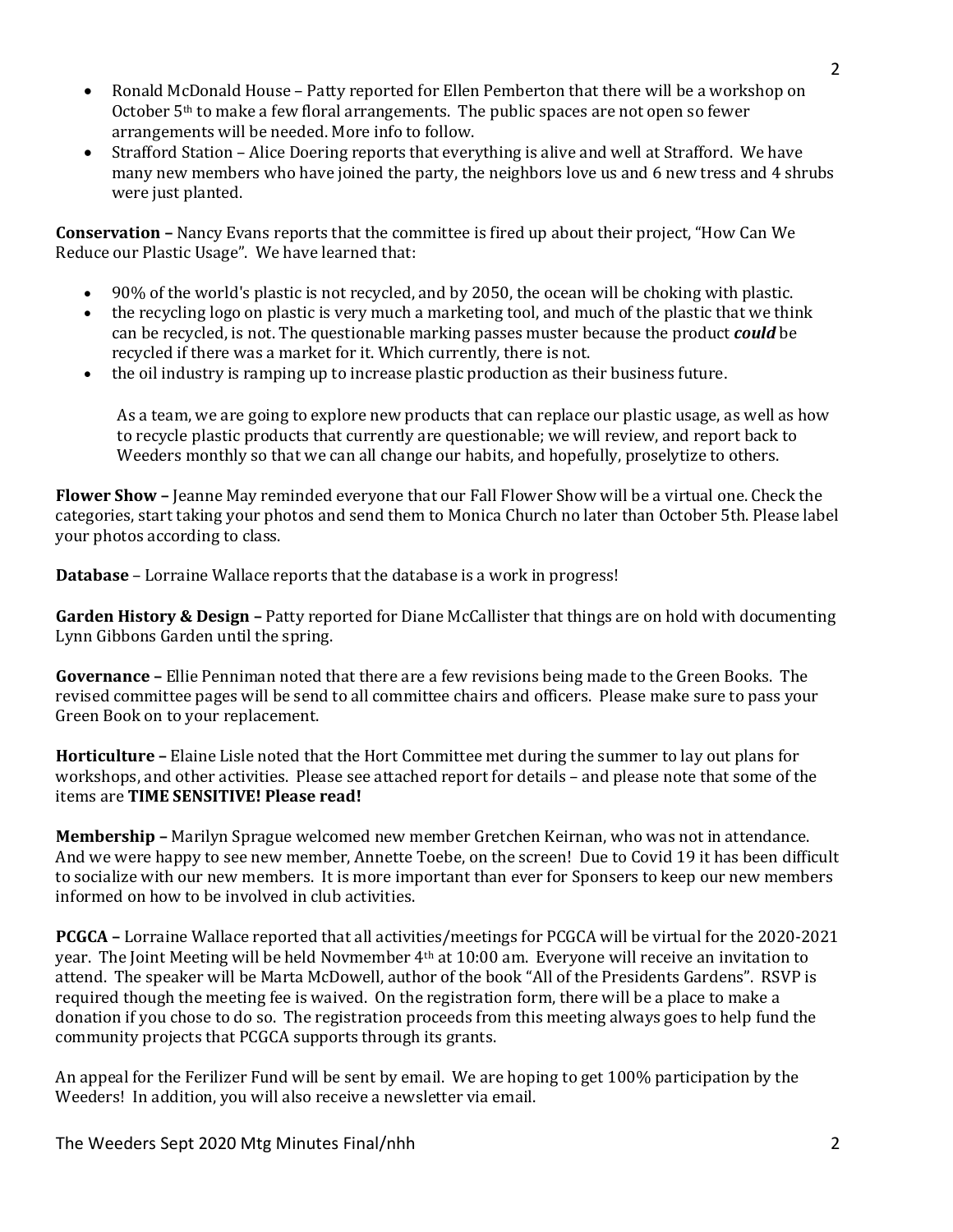**Photography** – Melissa Bullitt reminds members of the Photography Show to be held March 9<sup>th</sup> with March  $3<sup>rd</sup>$  being the deadline for submitting entries. She encourgaged everyone to look at the categories published in the Program Book and start taking pictures over the winter.

She is also going to be doing some  $5$  or 10 minute short videos on photography topics so be looking for those to be announced.

**Print & Publications** – Cheryl Cheston reports that P & P is looking for some new committee members. If you have an interest, inquire within!

**Programs** – Nancy Holmes reports that a decision will be made in December regarding in-person vs virtual meetings for January – June. Stay tuned!

**Scholarship** – Sonya Driscoll described the \$2500 grant given to Chipping Hill Micro Farm, a mobile greenhouse classroom for underserved neighborhoods. We also awarded \$500.00 to Mt. Vernon Mantua Development Corporation to purchase 3 large compost bins.

We have several good prospects for future scholarship receipients but we are unable to visit with them at this time.

**Trips & Tours –** Cheryl Cheston reports that we aren't doing any trips or tours at the moment.

**Visiting Gardens** - Patty reports for Polly Garnet that there have been no trips this year due to Covid-19.

**Website** – Patty reports for Taddy Dawson that the Website Committee has added some additional members - Jackie Burke, Lorraine Wallace and Nancy Holmes.

## **AWARDS 2018-2020**

The GCA and Weeder Club Awards that are normally announced at the June Annual Meeting were postponed to the September Meeting. Patty Greenhalgh and Melissa Bullitt announced the awards which are as follows:

### **Weeders Club Awards**

**Cadwalader Award** - (Most entries in arrangement classes in club shows)

Tied for  $1st =$  Diane McCallister  $(5 \text{ pts})$  AND Melissa Bullitt  $(5 \text{ pts})$  $2nd = Beth$  Bartle  $(4$  pts) Tied for  $3rd$  = Michelle Bolton  $(3 \text{ pts})$  AND Ellen Spragins  $(3 \text{ pts})$ 

In case of a tie it says that the person with the most accumulated points wins So the winner is:

 $1st=$  Melissa Bullitt  $(30.5 \text{ pts})$  (Diane had  $19.5 \text{ pts}$ )

**Sweepstakes Award -** (greatest # points in non weeder shows (this includes photography))

1st= Taddy Dawson (138.5 pts)

## The Weeders Sept 2020 Mtg Minutes Final/nhh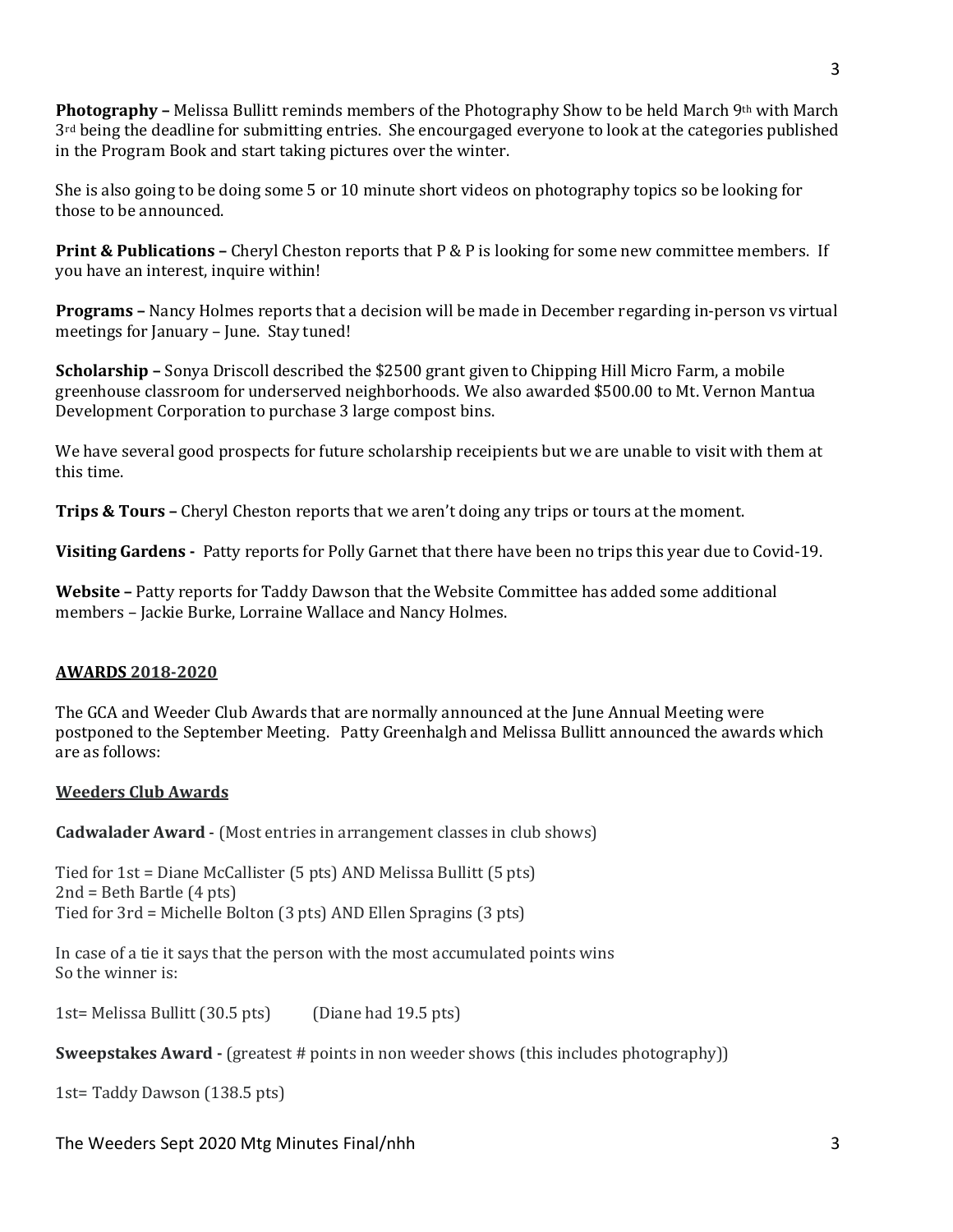2nd= Alice Doering (76.5 pts) 3rd= Nancy Evans (29 pts)

**Horticulture award - Bowl with a Hole** (highest points for hort in club shows)

1st= Alice Doering (187 pts) 2nd= Michelle Bolton (118.5 pts) 3rd= Jeanne May (66 pts)

**Arrangement award –** (highest points for arrangements in club shows)

1st= Melissa Bullitt (30.5 pts) 2nd= Michelle Bolton (23.5 pts) 3rd= Beth Bartle (20 pts)

**Photography award –** (highest points for photos in weeders shows)

1st= Taddy Dawson (54 pts) 2nd= Nancy Evans (32 pts) 3rd= Nancy Holmes (17 pts)

**Founders Cup –** (most points for all classes in club shows)

1st= Alice Doering (190.5 pts) 2nd= Michelle Bolton (142 pts) 3rd= Dianne McCallister (73.5 pts)

**GCA Club Award - Certificate of Appreciation - Awarded for dedicated and sustained participation in** activities within the Weeders Club. This years award goes to **Sally Wood** who for 52 years has shared her horticultural knowledge and artistic design talents with The Weeders.

**Esher Lloyd Morton Award** – An award that may be given annually to that member of the Weeders who, in the opinion of Club members, has accomplished an outstanding piece of work, during this or any other year, having to do with garden club interests. This years award goes to **Sonya Driscoll** for her dedication in acknowledging and rewarding those who contribute to horticulture and education in Philadelphia, her years of service to the Fertilizer Fund of the PCGCA, her leadership of the Scholarship Committee and her work toward the GCA Hull Award, Sonya is recognized as the spirit of community outreach for the Weeders.

**President's Commendation — An award given at the discretion of the President, to a Weeder for service** and extraordinary accomplishments. The award is a personal recognition by the President from time to time when warranted. Lorraine Wallace presented the award to **Ellie Penniman** in recognition and gratitude for her leadership in three areas:  $(1)$  Creating a Weeder database;  $(2)$  Revising The Weeder Bylaws with Maria Thompson & Nancy Holmes and (3) With Nancy Holmes, creating an Officer and Committee Handbook including job descriptions for every position. These three accomplishments streamlined The Weeder organization for the future.

Congratulations to all Award Winners!!!

Respectfully submitted,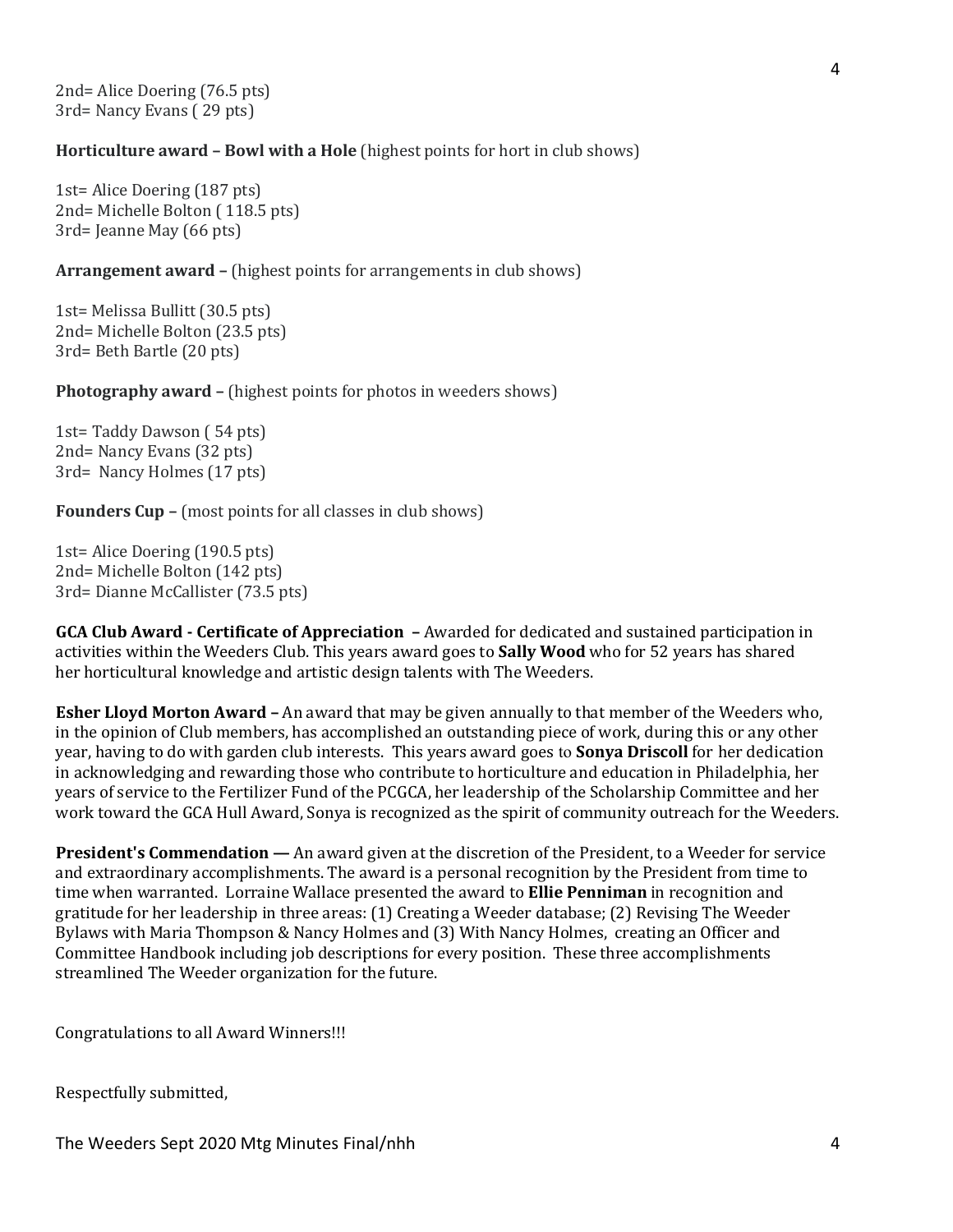Nancy H Holmes Assistant Recording Secretary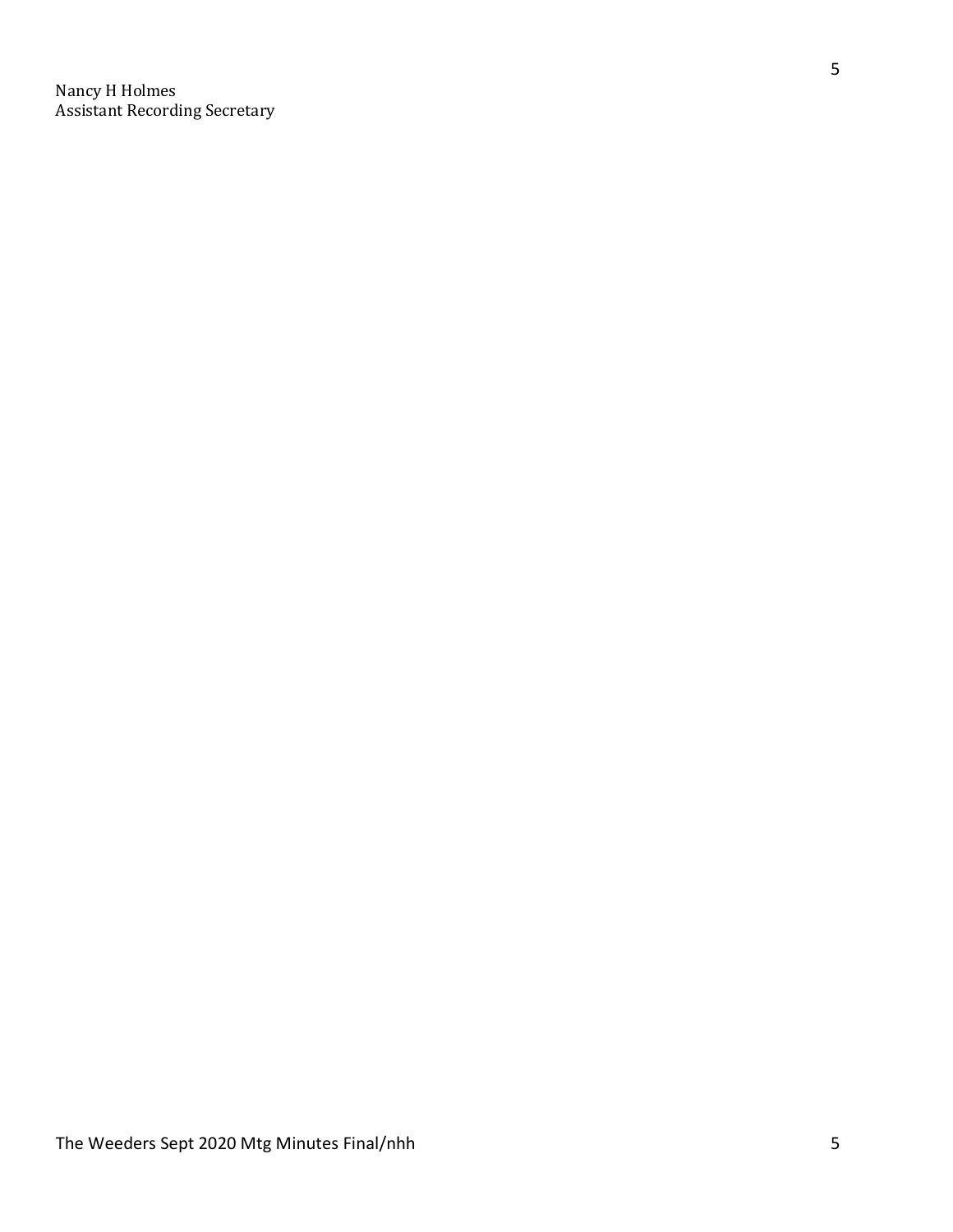# BUDGET VS. ACTUALS: BUDGET 2020-2021 - FY21 P&L

|                                              |               |               | <b>TOTAL</b>       |             |
|----------------------------------------------|---------------|---------------|--------------------|-------------|
|                                              | <b>ACTUAL</b> | <b>BUDGET</b> | <b>OVER BUDGET</b> | % OF BUDGET |
| Income                                       |               |               |                    |             |
| Badge                                        |               | 20.00         | $-20.00$           |             |
| Christmas Sale                               |               | 1,250.00      | $-1,250.00$        |             |
| Christmas Wreath Workshop                    |               | 400.00        | $-400.00$          |             |
| <b>Crazy for Containers</b>                  |               | 4,000.00      | $-4,000.00$        |             |
| <b>Membership Dues</b>                       | 16,460.00     | 16,600.00     | $-140.00$          | 99.16%      |
| Other donations                              | 100.00        |               | 100.00             |             |
| Vanguard Interest                            |               | 500.00        | $-500.00$          |             |
| <b>Total Income</b>                          | \$16,560.00   | \$22,770.00   | $$ -6,210.00$      | 72.73%      |
| <b>GROSS PROFIT</b>                          | \$16,560.00   | \$22,770.00   | $$ -6,210.00$      | 72.73%      |
| Expenses                                     |               |               |                    |             |
| Administrative                               |               | 375.00        | $-375.00$          |             |
| Treasurer                                    |               | 50.00         | $-50.00$           |             |
| <b>Total Administrative</b>                  |               | 425.00        | $-425.00$          |             |
| Awards                                       |               | 100.00        | $-100.00$          |             |
| Civic Programs                               |               |               |                    |             |
| <b>Ronald McDonald House</b>                 |               | 200.00        | $-200.00$          |             |
| <b>Strafford Station</b>                     |               | 200.00        | $-200.00$          |             |
| <b>Restricted Income - Strafford Station</b> |               | $-176.00$     | 176.00             |             |
| <b>Total Strafford Station</b>               |               | 24.00         | $-24.00$           |             |
| <b>Total Civic Programs</b>                  |               | 224.00        | $-224.00$          |             |
| Conferences                                  |               |               |                    |             |
| <b>GCA Annual Meeting</b>                    |               | 2,000.00      | $-2,000.00$        |             |
| <b>GCA NAL</b>                               |               | 900.00        | $-900.00$          |             |
| <b>GCA Zone Meeting</b>                      |               | 1,000.00      | $-1,000.00$        |             |
| <b>Shirley Meniece</b>                       |               | 700.00        | $-700.00$          |             |
| <b>Total Conferences</b>                     |               | 4,600.00      | $-4,600.00$        |             |
| Conservation                                 |               |               |                    |             |
| Awbury Arboretum                             |               | 250.00        | $-250.00$          |             |
| Delaware Riverkeeper                         |               | 500.00        | $-500.00$          |             |
| <b>FOW</b>                                   |               | 500.00        | $-500.00$          |             |
| Jenkins                                      |               | 250.00        | $-250.00$          |             |
| Other                                        |               | 250.00        | $-250.00$          |             |
| PHS/City Harvest                             |               | 250.00        | $-250.00$          |             |
| <b>SCA</b>                                   |               | 500.00        | $-500.00$          |             |
| <b>Stroud Water</b>                          |               | 250.00        | $-250.00$          |             |
| <b>WVWA</b>                                  |               | 250.00        | $-250.00$          |             |
| <b>Total Conservation</b>                    |               | 3,000.00      | $-3,000.00$        |             |
| Data Base Start-up                           |               | 1,000.00      | $-1,000.00$        |             |
| <b>Floral Design</b>                         |               | 250.00        | $-250.00$          |             |
| Garden HX and Design                         |               | 250.00        | $-250.00$          |             |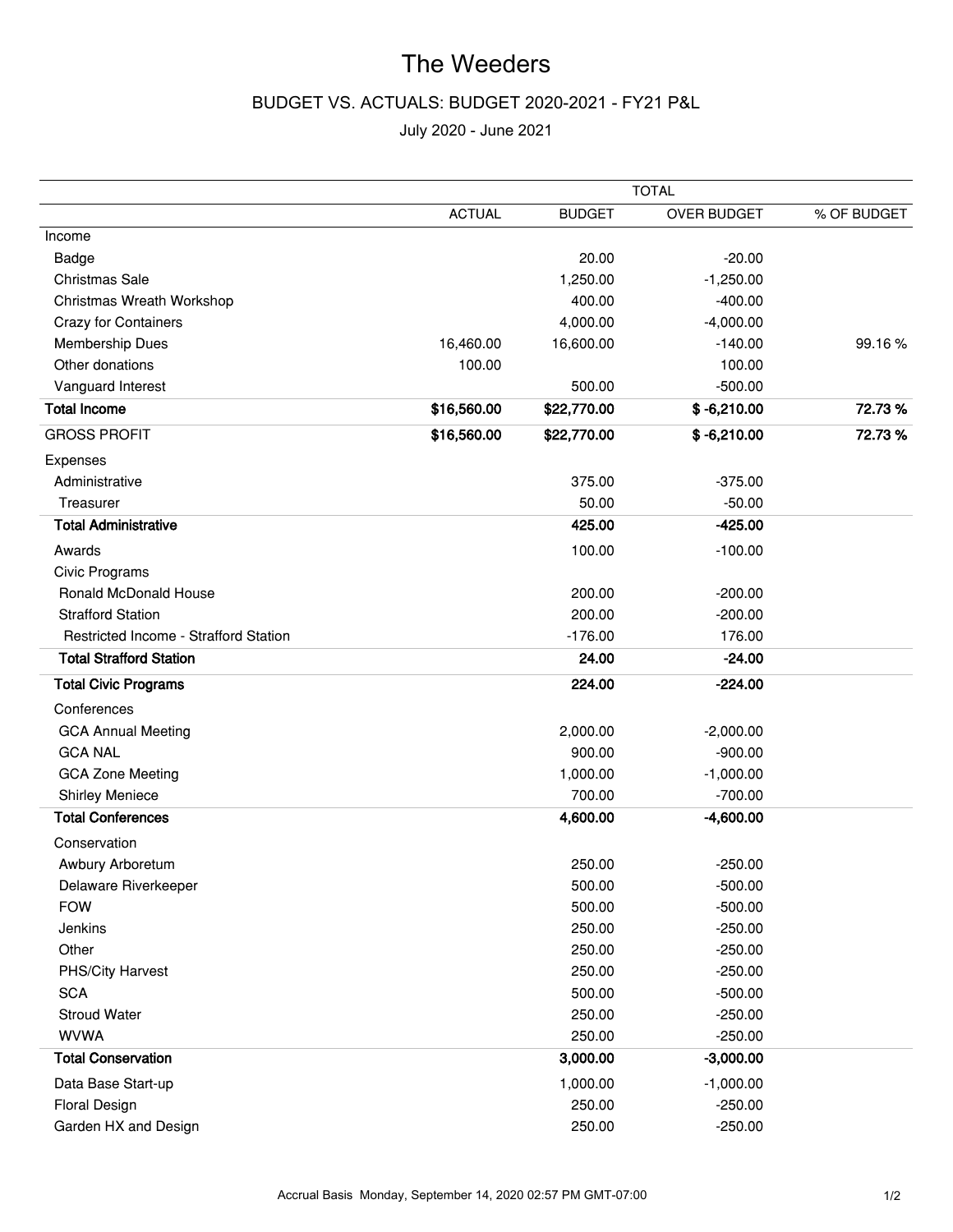## BUDGET VS. ACTUALS: BUDGET 2020-2021 - FY21 P&L

|                                         | <b>TOTAL</b>  |               |                    |             |
|-----------------------------------------|---------------|---------------|--------------------|-------------|
|                                         | <b>ACTUAL</b> | <b>BUDGET</b> | <b>OVER BUDGET</b> | % OF BUDGET |
| <b>GCA Dues</b>                         |               | 5,084.00      | $-5,084.00$        |             |
| Gifts for Judges                        |               | 100.00        | $-100.00$          |             |
| Horticulture                            |               | 80.00         | $-80.00$           |             |
| Legal & Professional Services           |               | 500.00        | $-500.00$          |             |
| Nominating Committee                    |               | 100.00        | $-100.00$          |             |
| <b>PCGCA Dues</b>                       |               | 300.00        | $-300.00$          |             |
| Photography                             |               | 150.00        | $-150.00$          |             |
| Programs                                |               | 3,000.00      | $-3,000.00$        |             |
| Scholarship                             |               | 1,000.00      | $-1,000.00$        |             |
| <b>Restricted Scholarship Donations</b> |               | $-500.00$     | 500.00             |             |
| <b>Total Scholarship</b>                |               | 500.00        | $-500.00$          |             |
| Web                                     |               | 389.00        | $-389.00$          |             |
| <b>Total Expenses</b>                   | \$0.00        | \$20,052.00   | $$ -20,052.00$     | $0.00\%$    |
| <b>NET OPERATING INCOME</b>             | \$16,560.00   | \$2,718.00    | \$13,842.00        | 609.27%     |
| <b>NET INCOME</b>                       | \$16,560.00   | \$2,718.00    | \$13,842.00        | 609.27%     |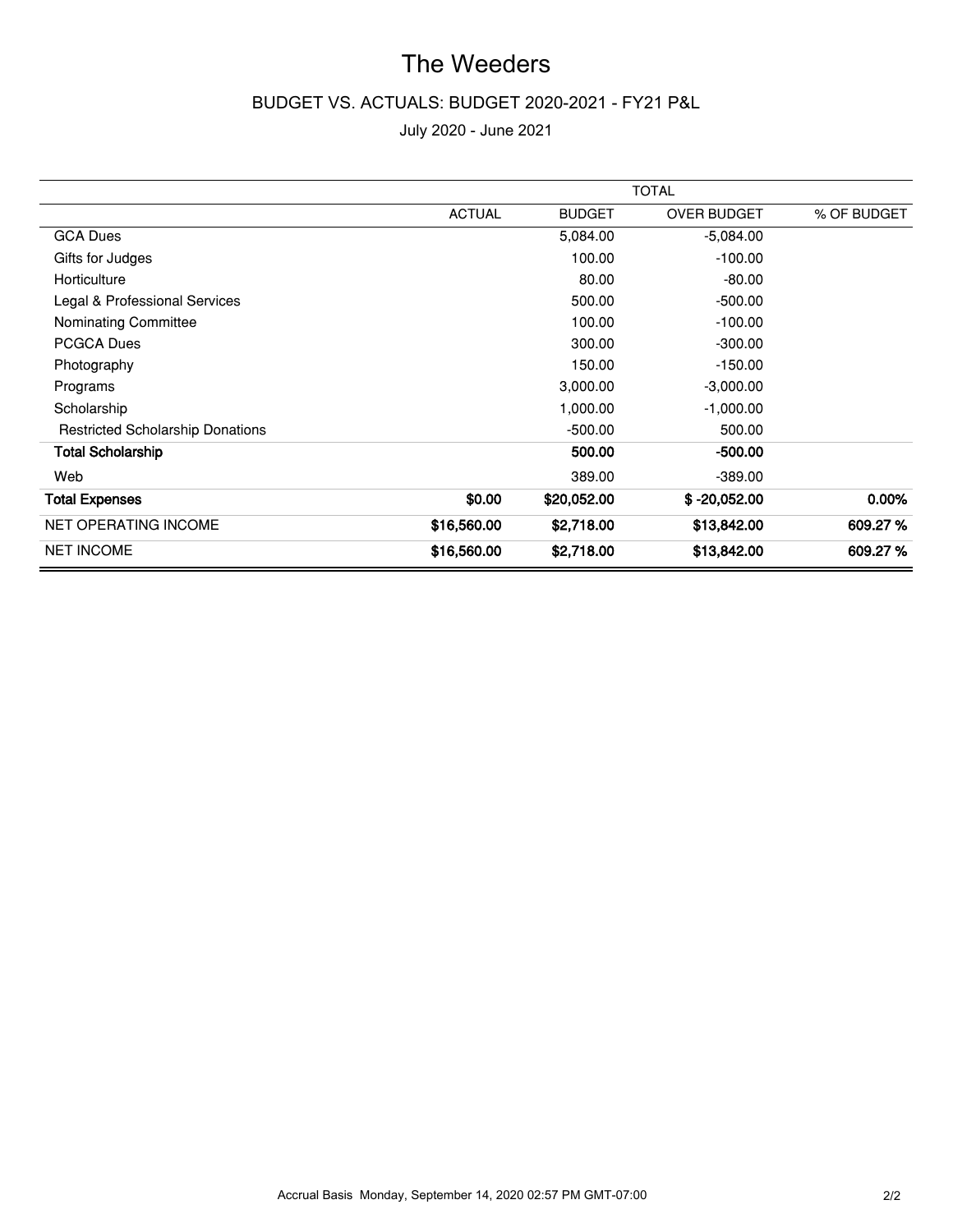# BUDGET OVERVIEW: BUDGET 2020-2021 - FY21 P&L

|                                       | <b>TOTAL</b> |
|---------------------------------------|--------------|
| Income                                |              |
| Badge                                 | 20.00        |
| Christmas Sale                        | 1,250.00     |
| Christmas Wreath Workshop             | 400.00       |
| Crazy for Containers                  | 4,000.00     |
| Membership Dues                       | 16,600.00    |
| Vanguard Interest                     | 500.00       |
| <b>Total Income</b>                   | \$22,770.00  |
| <b>GROSS PROFIT</b>                   | \$22,770.00  |
| Expenses                              |              |
| Administrative                        | 375.00       |
| Treasurer                             | 50.00        |
| <b>Total Administrative</b>           | 425.00       |
| Awards                                | 100.00       |
| Civic Programs                        |              |
| Ronald McDonald House                 | 200.00       |
| <b>Strafford Station</b>              | 200.00       |
| Restricted Income - Strafford Station | $-176.00$    |
| <b>Total Strafford Station</b>        | 24.00        |
| <b>Total Civic Programs</b>           | 224.00       |
| Conferences                           |              |
| <b>GCA Annual Meeting</b>             | 2,000.00     |
| <b>GCA NAL</b>                        | 900.00       |
| <b>GCA Zone Meeting</b>               | 1,000.00     |
| <b>Shirley Meniece</b>                | 700.00       |
| <b>Total Conferences</b>              | 4,600.00     |
| Conservation                          |              |
| Awbury Arboretum                      | 250.00       |
| Delaware Riverkeeper                  | 500.00       |
| <b>FOW</b>                            | 500.00       |
| Jenkins                               | 250.00       |
| Other                                 | 250.00       |
| PHS/City Harvest                      | 250.00       |
| <b>SCA</b>                            | 500.00       |
| <b>Stroud Water</b>                   | 250.00       |
| <b>WVWA</b>                           | 250.00       |
| <b>Total Conservation</b>             | 3,000.00     |
| Data Base Start-up                    | 1,000.00     |
| <b>Floral Design</b>                  | 250.00       |
| Garden HX and Design                  | 250.00       |
| <b>GCA Dues</b>                       | 5,084.00     |
| Gifts for Judges                      | 100.00       |
|                                       |              |